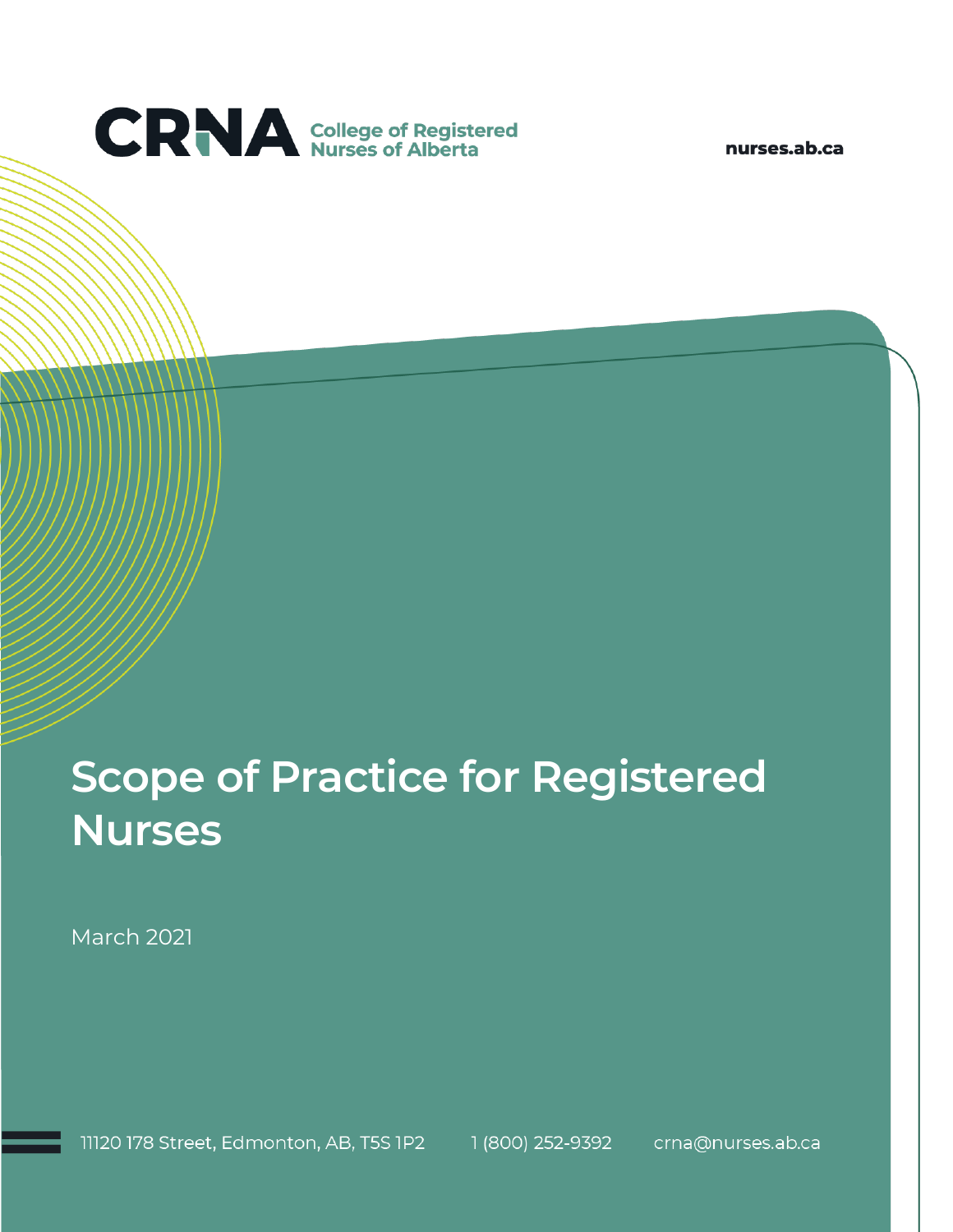

Approved by the College and Association of Registered Nurses of Alberta (CARNA) Council, March 2021.

CARNA is operating as the College of Registered Nurses of Alberta (CRNA).

Use of this document is permitted for the purposes of education, research, private study or reference.

Ensure you are using the current version of this document by visiting our website.

College of Registered Nurses of Alberta 11120 – 178 Street Edmonton, AB T5S 1P2

Phone: 780.451.0043 (in Edmonton) or 1.800.252.9392 (Canada-wide) Fax: 780.452.3276 Email: *[practice@nurses.ab.ca](mailto:practice@nurses.ab.ca)* Website: *[nurses.ab.ca](http://www.nurses.ab.ca/)*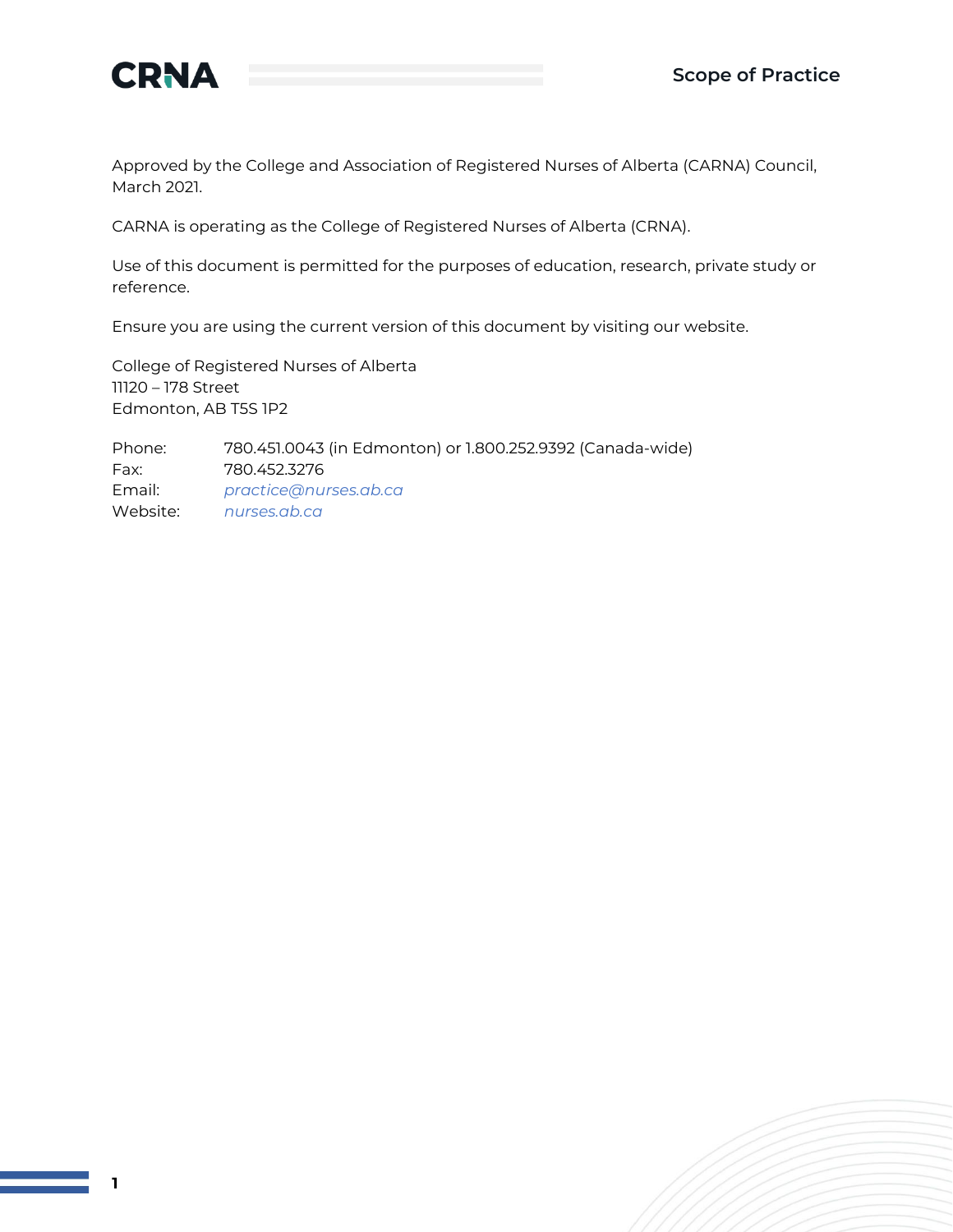

#### **Table of Contents**

| APPENDIX A: RESTRICTED ACTIVITIES AUTHORIZED FOR REGISTERED NURSES |  |
|--------------------------------------------------------------------|--|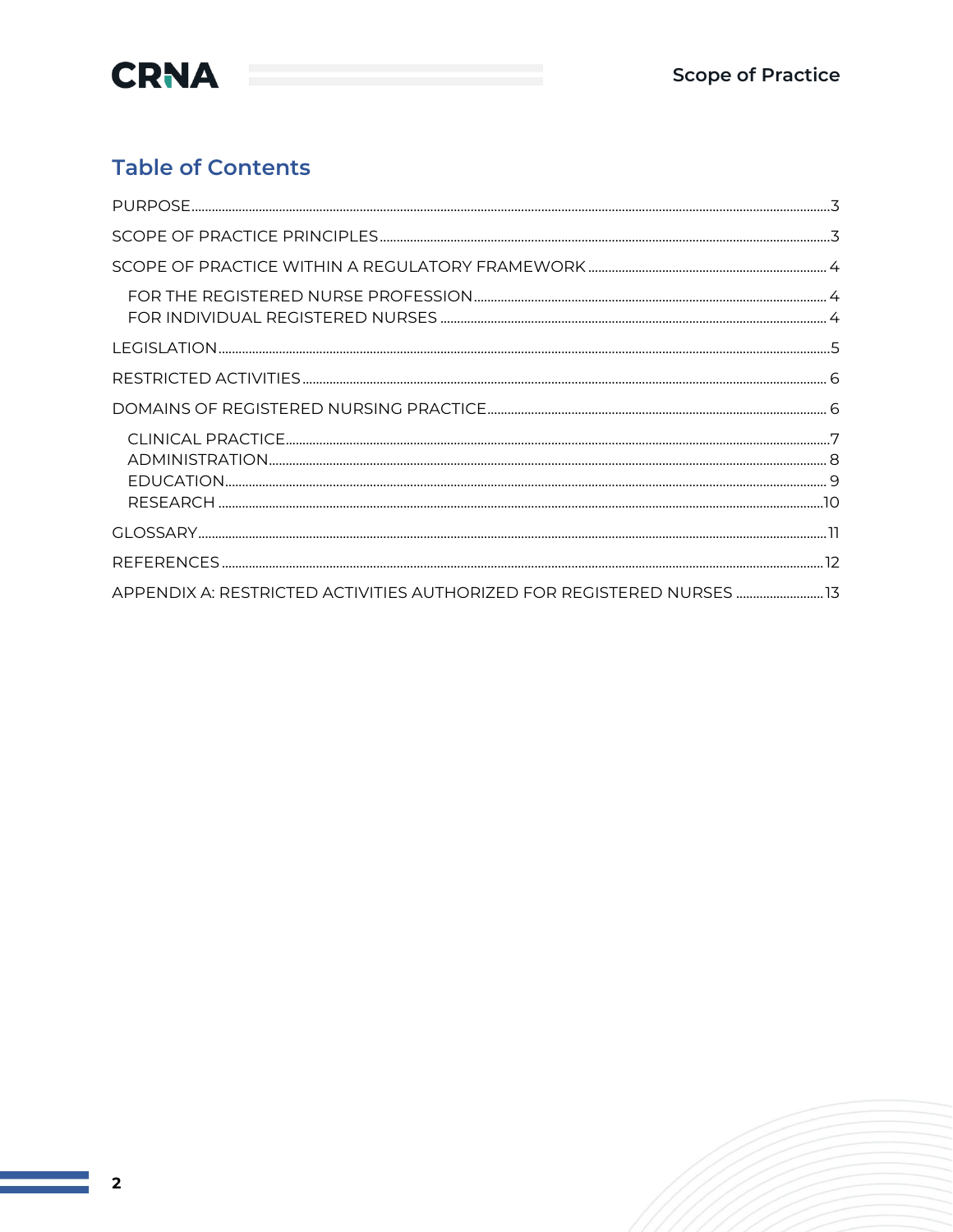### **CRNA**

### **Purpose**

The purpose of this document is to articulate the scope of practice of registered nurses (RNs) in Alberta while outlining the boundaries of that practice for the understanding of the public, clients, RNs and other stakeholders. **Scope of practice<sup>1</sup> refers** to the interventions that RNs are authorized, educated, and competent to perform. It further defines the domains of RN practice as well as specific roles and responsibilities of RNs.

RNs are autonomous health-care professionals who work collaboratively with others to enable individuals, families, groups, communities and populations to achieve their optimal levels of health and well-being. RNs use their diverse knowledge to deliver direct health-care services, coordinate care, and support **CLIENTS** in managing their own health throughout the continuum of care and at all stages of life. RNs view people as being unique and complex. RNs assess clients in the context of the whole person, to understand and effectively promote health and well-being according to individual life experiences and circumstances, health needs, and goals.

RNs contribute to the health-care system through their leadership across a wide range of settings in clinical practice, administration, education, policy, and research (Canadian Nurses Association [CNA], 2015). Using the full breadth and depth of their knowledge, RNs have the skill, expertise, and capacity to provide leadership in supporting and enhancing culturally safe, client-centered care across the continuum of health care, therein strengthening health services and systems. With a holistic view of people and health, RNs are ideally prepared and in position to play a significant role in transforming the health system.

## **Scope of Practice Principles**

- **1.** Protection of the public and client safety are the priority in scope of practice decisions.
- **2.** The legislative boundaries of a health profession's scope of practice in Alberta are broad to respond to client health-care needs and optimize health outcomes. Legislation authorizes RNs to provide health services and restricted activities. This does not mean that in all settings or for all clients every health professional should provide every service or restricted activity allowed by legislation and regulation.
- **3.** RNs are accountable and responsible for their own practice and expected to follow the requirements of legislation, regulations, and standards of practice. Clear responsibility and accountability are fundamental to providing safe, competent, and ethical care.

<sup>&</sup>lt;sup>1</sup> Words or phrases displayed in **BOLD CAPITALS** upon first mention are defined in the glossary.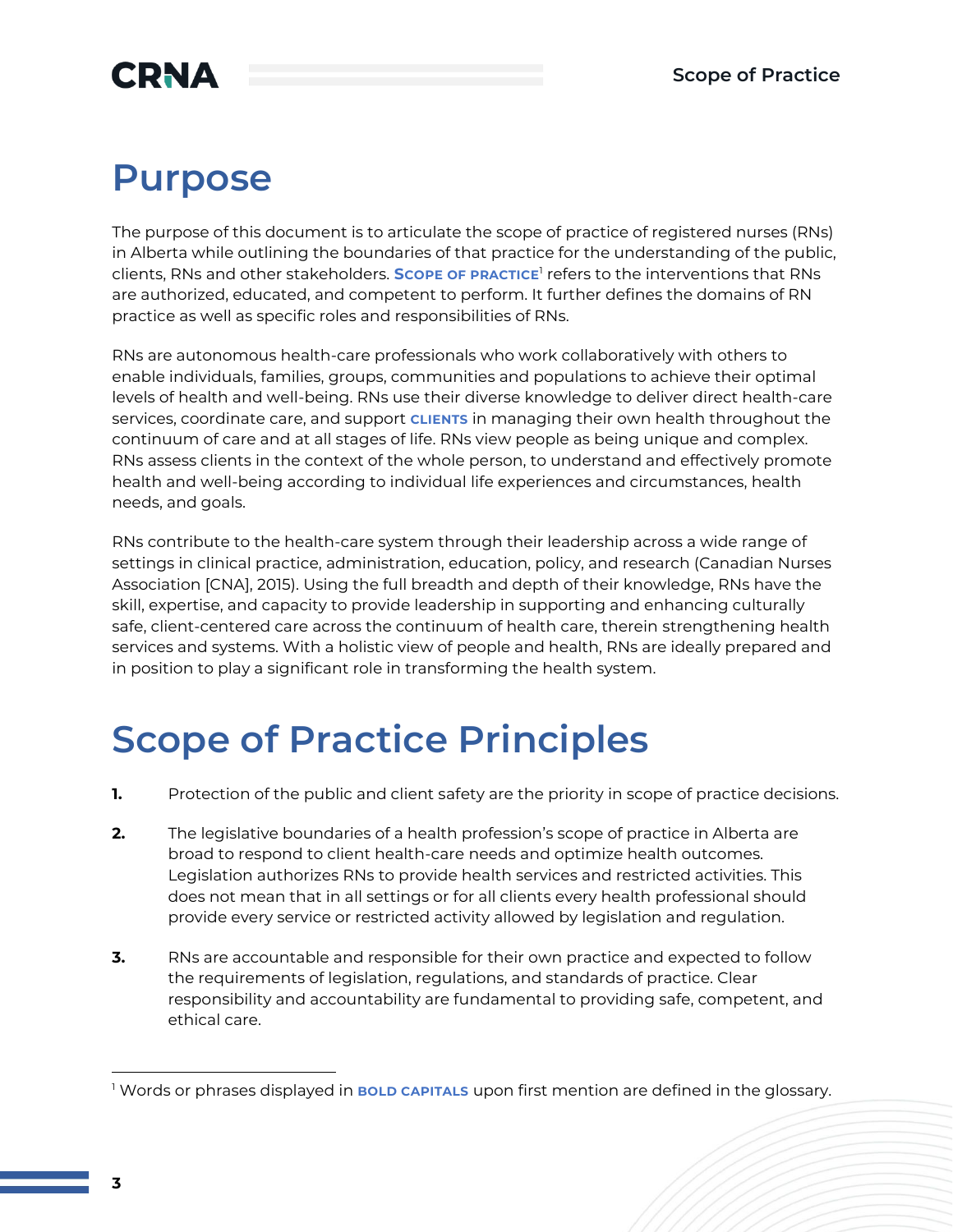

- **4.** RNs are accountable for assessing their own **COMPETENCE** and making reasonable judgements to determine whether they should perform an intervention or if it is beyond their scope of practice.
- **5.** Registered nursing practice cannot be reduced to a list of tasks or activities as the complexity of practice includes assessment, critical inquiry, priority setting, problem solving, and the ability to respond to a rapidly changing physical or psychological state within the client. The 'hands-on' and technical aspects of care are integrally related to the cognitive aspects of care and cannot be separated.
- **6.** Many factors influence the scope of practice of an individual RN, such as client needs, individual RN competence, employer requirements, and the practice environment.

## **Scope of Practice within a Regulatory Framework**

### **For the Registered Nurse Profession**

The overall scope of practice for the RN profession sets the outer limits of practice for all RNs in Alberta. These outer limits of the scope of practice for the profession are described in Schedule 24 of the *Health Professions Act* (HPA), the *Registered Nurses Profession Regulation* and in CARNA **STANDARDS**, guidelines, and other regulatory documents. Figure 1 illustrates authorities that establish the scope of practice boundaries of RN practice within a regulatory framework.

### **For Individual Registered Nurses**

Foundational nursing education obtained in a nursing education program forms the base of the scope of practice of an individual RN, which continues to progress with professional experience, continuing education, competence, and client needs. CARNA's *Entry-Level Competencies for the Practice of Registered Nurses* (2019a), establishes the foundation for nursing practice and outlines the competencies that RNs must meet at entry to the profession and throughout their careers. The scope of practice of an individual RN is narrower than that of the profession and is influenced by the needs of their clients, their practice setting, employer requirements, and their competence.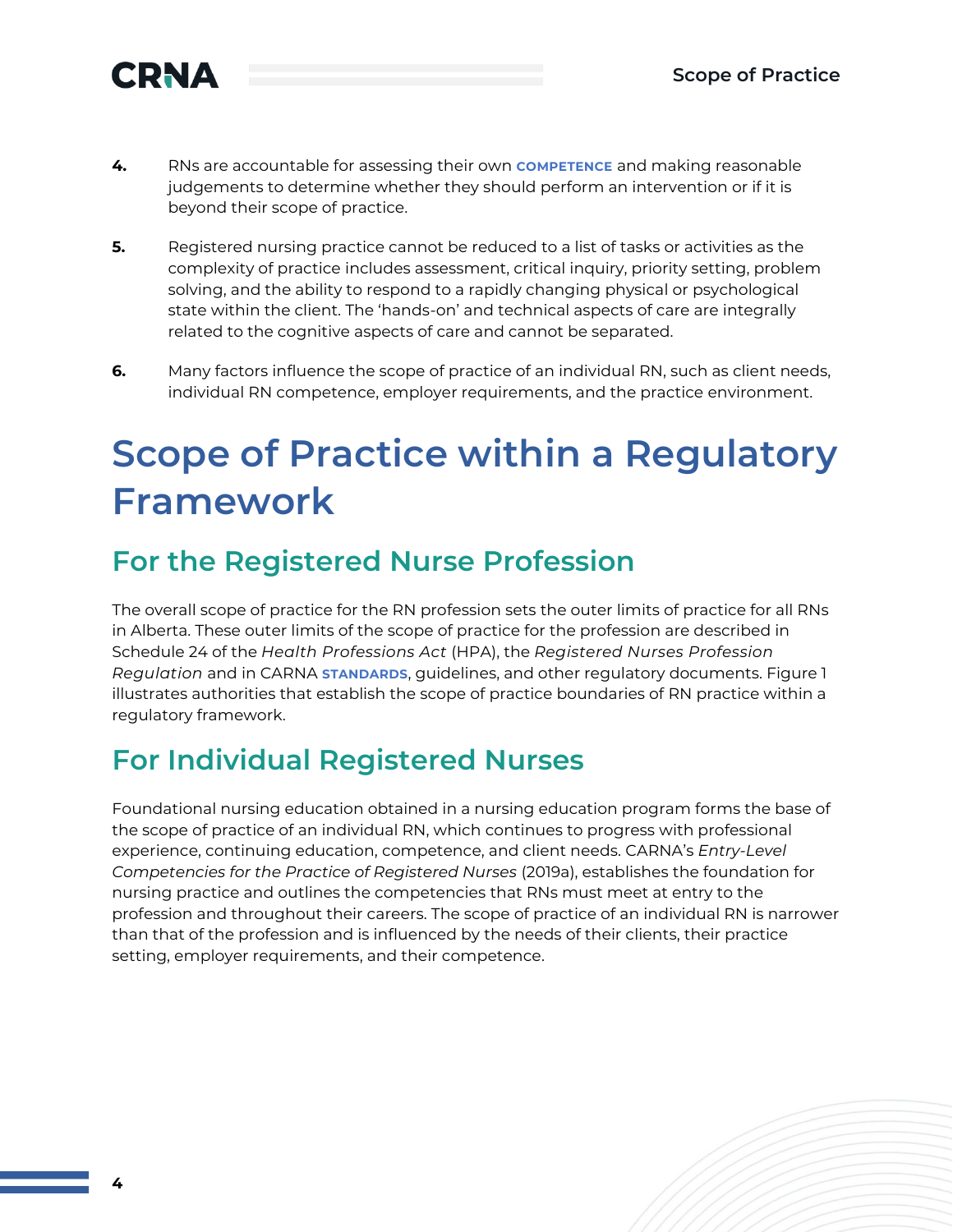

Figure 1: Scope of Practice Regulatory Framework



## **Legislation**

The HPA regulates health professions using a model that allows for non-exclusive, overlapping scopes of practice. No single profession has exclusive ownership of a specific restricted activity or health service, and different professions may provide the same intervention. The regulated health professional of each profession is responsible and accountable for the care they provide. Under the HPA, each regulated health profession has a legislated practice statement. Schedule 24, Section 3 of the HPA defines the profession of RNs and encompasses all the interventions in which RNs provide:

- **3** In their practice, registered nurses do one or more of the following:
- **(a)** based on an ethic of caring and the goals and circumstances of those receiving nursing services, registered nurses apply nursing knowledge, skill and judgment to:
	- **i.** assist individuals, families, groups and communities to achieve their optimal physical, emotional, mental and spiritual health and well- being,
	- **ii.** assess, diagnose and provide treatment and interventions and make referrals,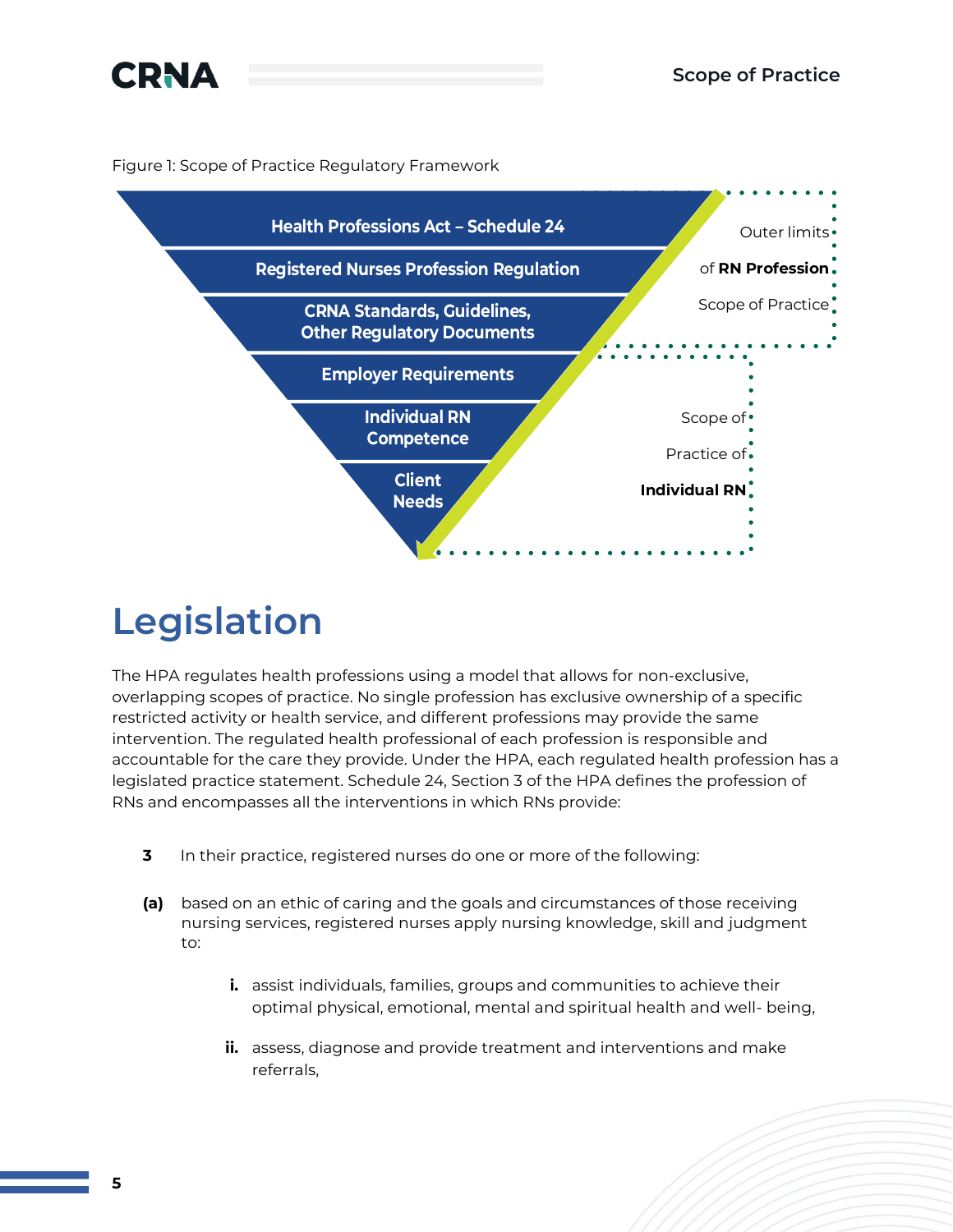

- **iii.** prevent or treat injury and illness,
- **iv.** teach, counsel and advocate to enhance health and well-being,
- **v.** coordinate, supervise, monitor and evaluate the provision of health services,
- **vi.** teach nursing theory and practice,
- **vii.** manage, administer and allocate resources related to health services, and
- **viii.** engage in research related to health and the practice of nursing,

and

**(b)** provide restricted activities authorized by the regulations

### **Restricted Activities**

Restricted activities are high risk activities performed as part of providing an overall health service that requires specific competencies and skills to be carried out safely by persons authorized by legislation. Restricted activities are not linked to any one health profession, and several regulated health professionals may perform a particular restricted activity. The breadth and depth of the scope of practice for the RN profession is not solely encompassed by restricted activities alone.

The *Registered Nurses Profession Regulation* (2005) (Appendix A) authorizes the restricted activities RNs may perform. However, the authorization of restricted activities in the regulation **does not mean that an individual RN can perform any restricted activity in any situation, in any clinical practice area**. RNs must refer to the *Restricted Activities Standards* (CARNA, 2019b) for direction and expectations related to the performance of restricted activities. The *Incorporating a Restricted Activity into Practice: Guidelines* (CARNA, 2019c) provides regulatory guidance and a decision- making framework regarding whether a specific restricted activity should become part of an individual RN practice in a specific practice area.

## **Domains of Registered Nursing Practice**

The following are the four domains of RN practice: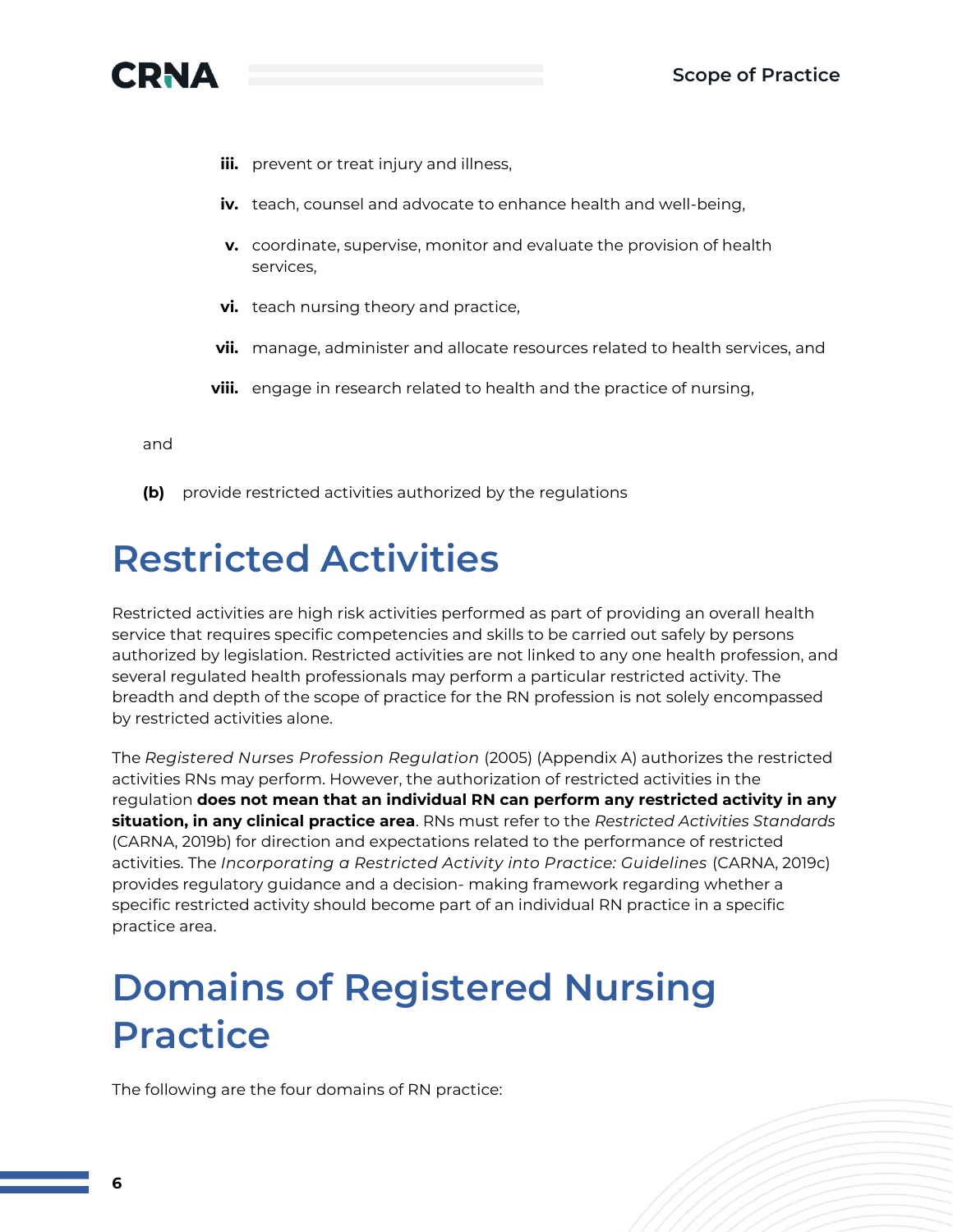

- clinical practice
- administration
- education
- research

Schedule 24 does not specifically refer to policy in the practice statement for the profession of RNs, however CARNA's *Entry-Level Competencies for the Practice of Registered Nurses* (2019a) and *Practice Standards for Regulated Members* (2013) demonstrate that the policy area is considered part of RN practice.

Although clinical practice is fundamental to registered nursing, the other domains are essential to the contribution of the provision of client care by:

- supporting and enabling direct care providers;
- developing and communicating knowledge and policy; and
- ensuring that the necessary resources are in place for safe, competent, and ethical care.

RNs may practice in more than one domain within the context of their role. Regardless of the RN's domain of practice, all RNs are accountable to meet the expectations in all CARNA standards, guidelines, and other regulatory documents, the expectations in the CARNA endorsed *Code of Ethics for Registered Nurses* (Canadian Nurses Association [CNA], 2017), follow employer requirements, and practice within their own level of competence.

### **Clinical Practice**

RNs attain the required breadth and depth of knowledge through intensive and comprehensive entry-level education, nursing experience, commitment to continual learning, and advanced education (CNA, 2015). Through the combination of experience and education, RNs develop progressive expertise in providing care for their client's health care needs.

RNs in clinical practice provide health-care services to help clients achieve their optimal level of health and well-being. In providing health services, RNs integrate the following roles as outlined in CARNA's *Entry-level Competencies for the Practice of Registered Nurses*  (2019a) to provide safe, competent, and ethical care in any practice setting:

- clinician
- professional
- communicator
- collaborator
- coordinator
- **Leader**
- advocate
- educator
- scholar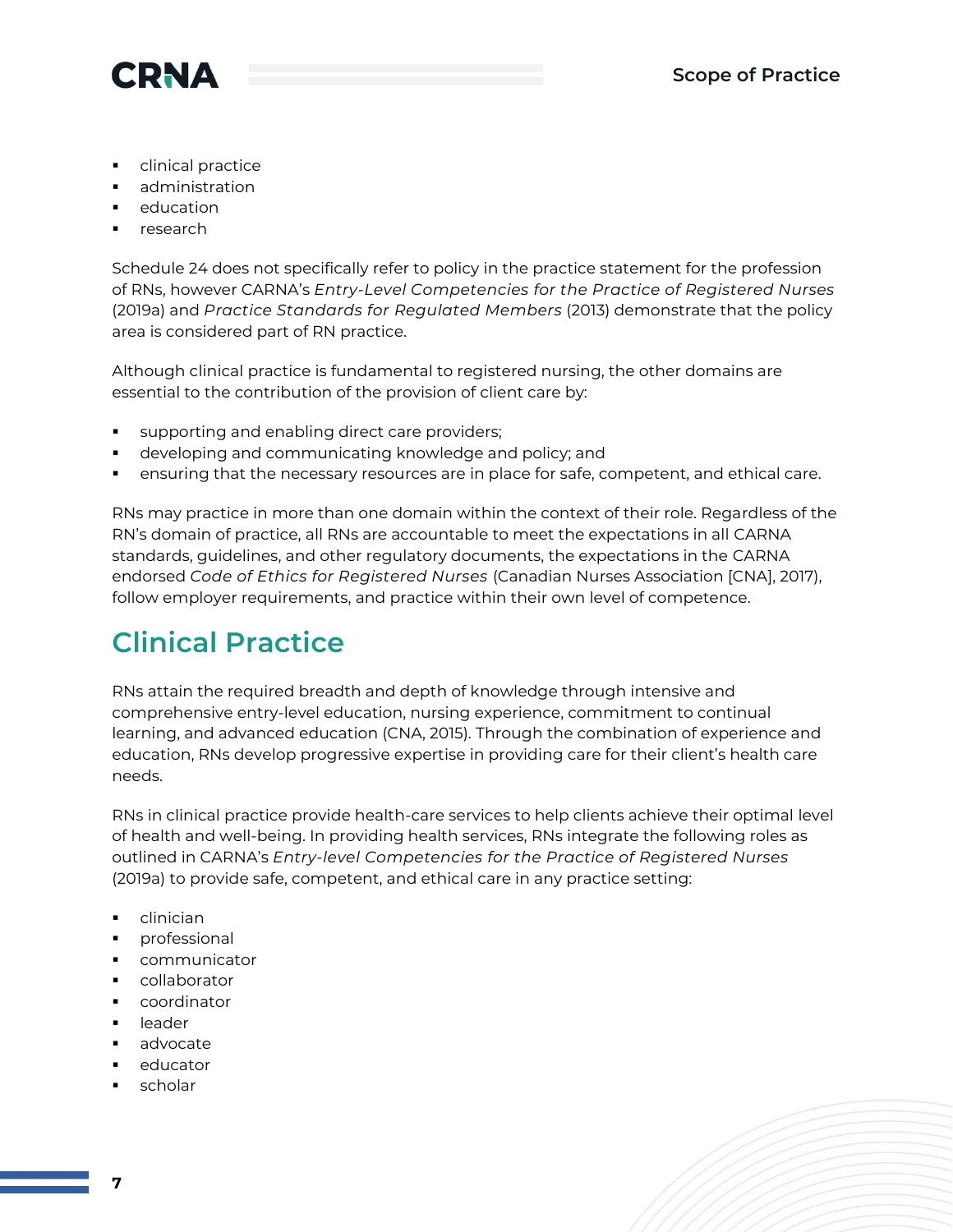

The role of the RN in the clinical practice domain includes the assessment, planning and coordination of care, ongoing communication and collaboration with other health-care professionals, supervision of unregulated health-care workers, providing care, and monitoring and evaluating the provision of client care and health services.

The breadth and depth of knowledge of an RN enables comprehensive assessment of client needs, available resources, the context in a practice setting, and many other factors in complex and often rapidly changing situations. Safe and effective care requires critical thinking and accurate interpretation of complex information from a variety of sources: client data, environmental factors, diagnostic test results, and information from other professionals. RNs must use astute observation, sound judgment, decisive action, and problem solving when monitoring client progress and evaluation of care. RNs demonstrate **EVIDENCE-INFORMED** practice, and participate in and lead research, quality improvement activities, and policy development to promote quality client care by ensuring nursing interventions are supported by evidence-informed rationale.

RNs establish and maintain **THERAPEUTIC RELATIONSHIPS** with clients and their families to provide nursing care expected to contribute to health and well-being. Using their broad knowledge base, innovative abilities and facilitative skills, RNs work collaboratively with clients, families, and other health-care professionals to plan, assess, deliver, and evaluate care according to individual needs and goals.

As members and leaders of inter/intra-professional teams, RNs effectively coordinate care as they possess the knowledge, skills, and judgment to appropriately assign client care to other regulated or unregulated health-care providers. This optimizes the skills of team members and provides the most appropriate level of care by the most appropriate provider. The *Assignment of Client Care: Guidelines for Registered Nurses* (CARNA, 2014) provides guidance and support for RNs in making decisions about assignment of care as they plan and provide care in partnership with clients and their families and other health-care providers.

### **Administration**

RN administrators direct and influence the work of others to enhance an organizational culture of a professional and safe practice environment. The goals of nursing administration practice include quality outcomes focused on safety, obtaining the required infrastructures that seek to meet the expectations of clients, the profession, and society. Nurse administrators

- are responsible for addressing issues that affect delivery of services to clients as well as issues on the employee or student level;
- create an environment that facilitates and encourages staff to engage and demonstrate **ACCOUNTABILITY** for their own practice;
- help define the culture and values of the organization, facility, or team;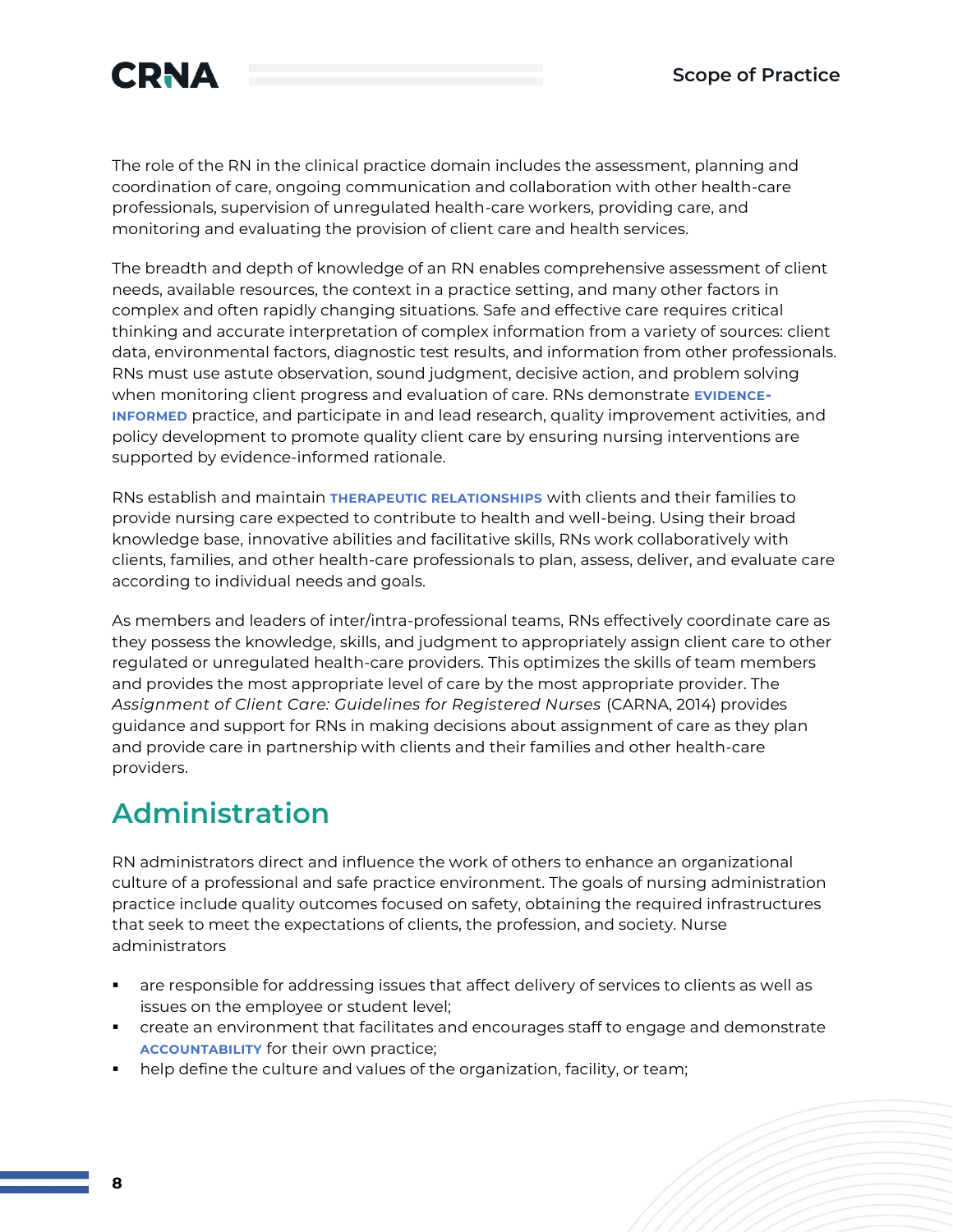

- foster trust, collaboration, communication, and goal setting; and
- strive for excellence among and across the continuum of care and the populations they work with or affect.

#### **Roles and Settings**

The role of the nurse administrator is multifaceted. It requires broad-level thinking, and skill in understanding and balancing business duties and obligations with the ongoing commitment to nursing. Achieving this balance can cause tensions or even conflicts of interest, as they seek to enhance quality nursing practice in organizations with values and resources that may not always reflect those of nursing. However, nurse administrators must act as RNs first by upholding the values of nursing and advocating for those values to the utmost extent possible (American Nurses Association, 2016).

Nursing administration practice occurs in a wide variety of settings within private enterprises and the public sector, in large or small health-care facilities, integrated delivery systems, corporate health-care companies, professional organizations, academic settings, research facilities, government agencies, communities, correctional institutions, military health-care entities, and other settings. Nursing administration roles are also differentiated by their level of oversight and influence such as: system-wide, organization-wide, service/department/program, unit/team-wide, and project-based. Nurse administrators at every level must develop both management and leadership skills to be effective administrators. Good management skills require leadership to create a vision, good management skills are necessary for leadership to effectively achieve outcomes (Scully, 2015).

Regardless of the setting or level of oversight, the following themes permeate all nurse administrator roles:

- safety, quality, and risk management
- advocacy
- building trust and accountability
- knowledge of business practices and processes
- optimizing care delivery and outcomes
- **·** resource management
- collaboration
- mentorship

### **Education**

An RN in the education domain focuses on educating students in nursing and other health profession programs, RNs, other regulated health-care professionals, and unregulated health-care workers. RNs in the education domain use their in-depth knowledge and skills of education to support members of the health-care team as they care for clients, advance their practice, and help nursing students enter the profession by planning, implementing, and evaluating nursing curricula.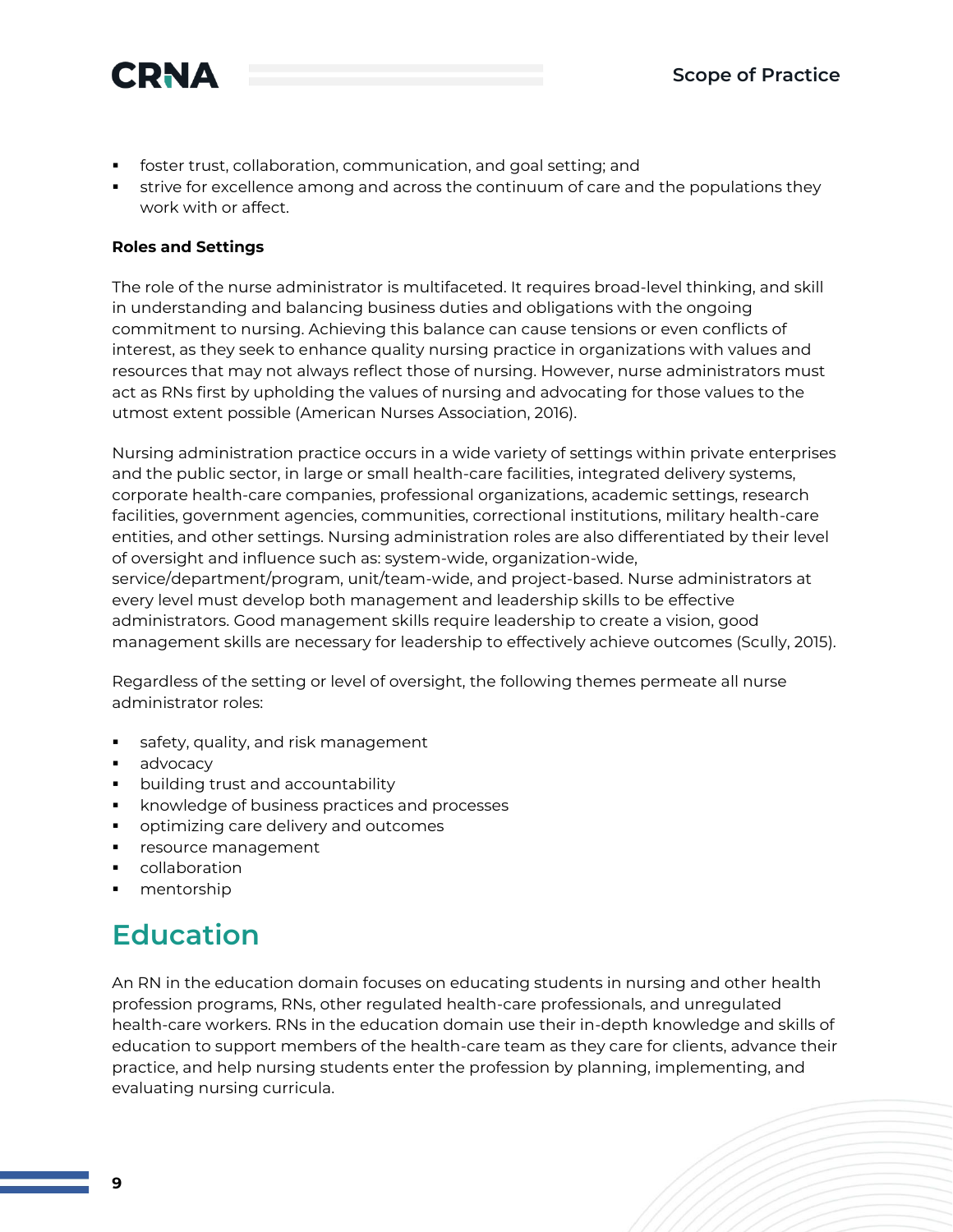

Nursing education practice occurs in a wide variety of settings. Within an academic setting, the RN in an educator role ensures the development and implementation of a broad-based educational preparation for students that includes knowledge and skills from nursing and related disciplines to meet the complex health needs of clients in constantly evolving practice environments.

Nurse educators create a learning environment that facilitates student development and socialization using a variety of strategies to assess and evaluate learning and curriculum. Nurse educators engage in scholarship, and act as change agents and leaders for improvement in education and nursing (National League for Nursing, 2020).

The RN in a clinical educator role promotes and facilitates staff in providing safe, competent, and ethical care through developing and implementing a variety of learning opportunities such as orientation programs, preceptorship and mentoring programs, and continuing education opportunities in the work environment.

### **Research**

RNs in the research domain have advanced knowledge and skills to generate high quality evidence through research activities.

In conjunction with practitioners, they identify and consider knowledge gaps, and establish research priorities. RNs in the research domain review health care evidence, ask questions, test hypotheses, highlight implications, and disseminate findings. The nurse researcher validates and refines existing knowledge and generates new knowledge that influences all domains of nursing. From the knowledge generated, the nurse researcher engages in knowledge transfer, translation, and exchange to communicate relevant findings of the results of research to those who require this information (CNA, 2018). This exchange of knowledge is then used to support and guide nursing practice by informing decision-making and influencing policy to improve nursing care, client outcomes and the health-care system.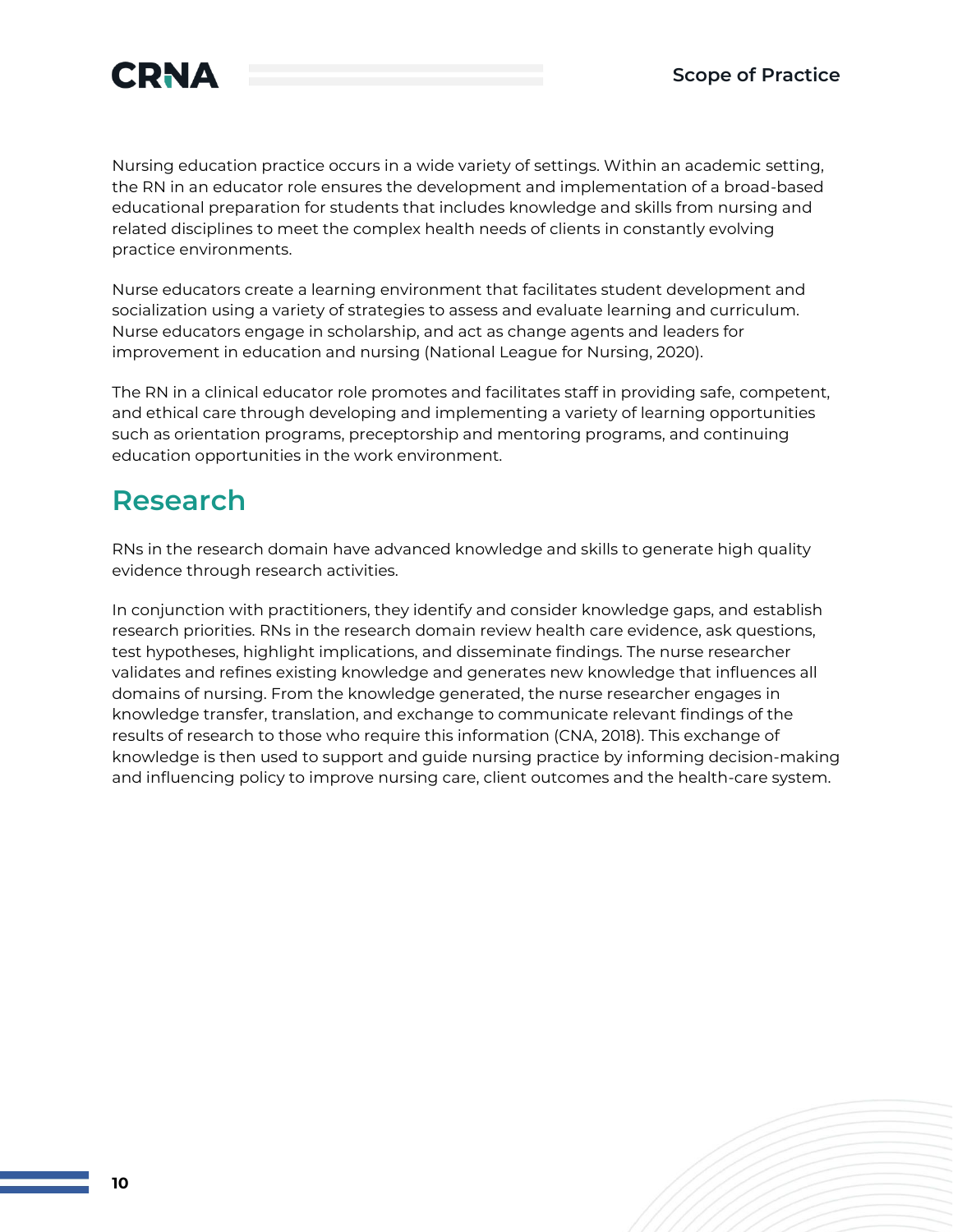### **CRNA**

## **Glossary**

**ACCOUNTABILITY** – The obligation to answer for the professional, ethical, and legal responsibilities of one's activities and duties (Ellis & Hartley, 2009).

**CLIENT** – The term client(s) can refer to patients, residents, families, groups, communities, and population (CARNA, 2013).

**COMPETENCE** – The integrated knowledge, skills, judgment, and attributes required of a nurse to practice safely and ethically in a designated role and setting (CARNA, 2019b).

**COMPETENCIES** – The observable ability of an RN that integrates the knowledge, skills, abilities, and judgment required to practice nursing safely and ethically (CARNA, 2019a).

**EVIDENCE-INFORMED PRACTICE** – Practice based on successful strategies that improve client outcomes and are derived from a combination of various sources of evidence including client perspectives, research, national guidelines, policies, consensus statements, expert opinion and quality improvement data (Canadian Health Services Research Foundation, 2005).

**STANDARD** – An authoritative statement that describes the required minimum behaviour of every nurse and is used to evaluate individual performance.

**SCOPE OF PRACTICE** – The RN scope of practice refers to the interventions that RNs are authorized, educated, and competent to perform. Set out in provincial legislation and regulations, the RN scope of practice is complemented by CARNA standards, guidelines, other regulatory documents, and the CNA Code of Ethics for Registered Nurses.

**THERAPEUTIC RELATIONSHIP** – A relationship established and maintained with a client by the nurse through the use of professional knowledge, skills, and attitudes in order to provide nursing care expected to contribute to the client's health outcomes.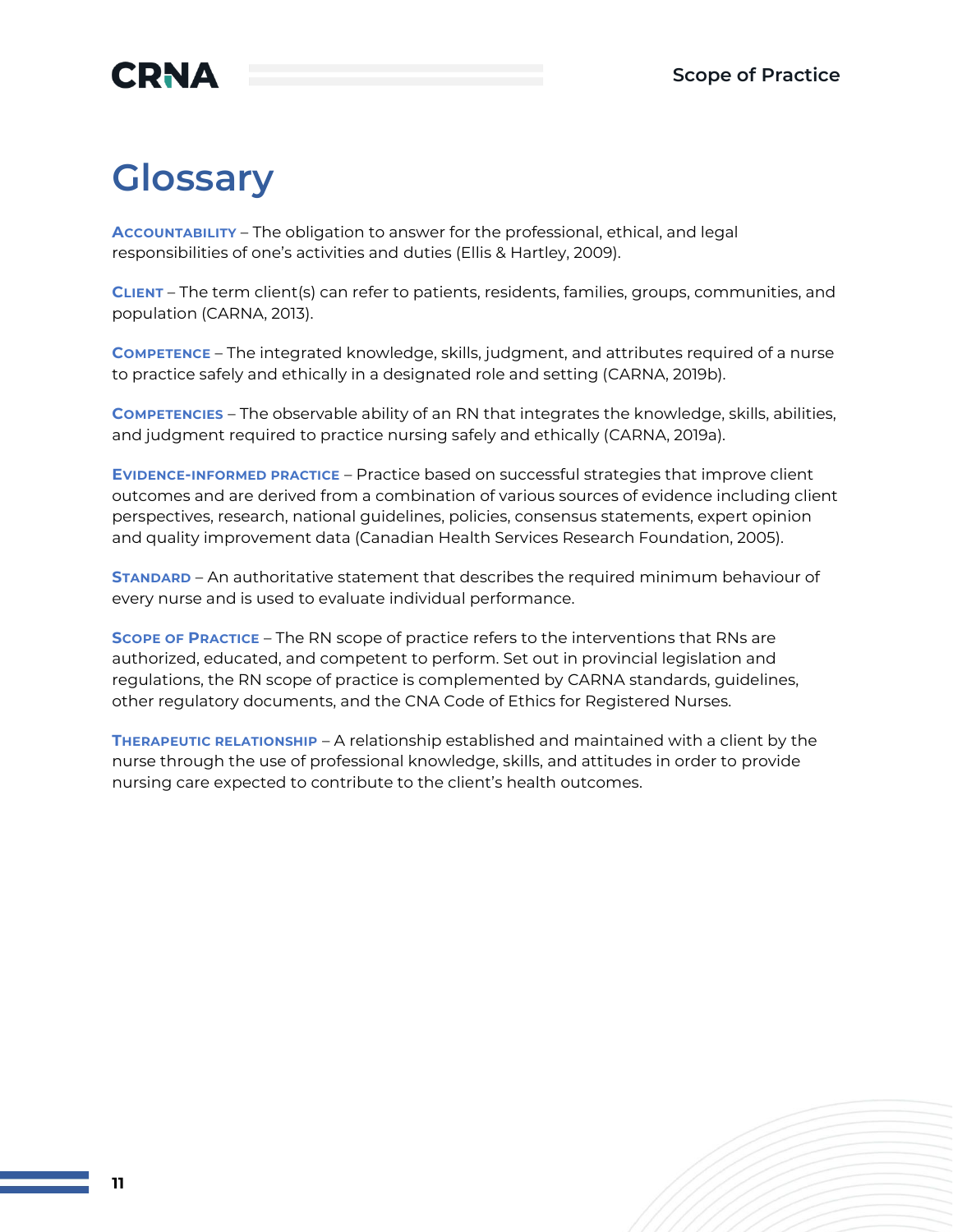

### **References**

- American Nurses Association. (2016). Nursing administration: *Scope and standards of practice* [2nd edition].
- Canadian Health Service Research Foundation. (2005). How CHSRF defines evidence. *Links, 8*(3), 7.
- Canadian Nurses Association. (2015). *Framework for the practice of registered nurses in Canada.*
- Canadian Nurses Association. (2017). *Code of ethics for registered nurses.*
- Canadian Nurses Association. (2018). *Position statement: Evidence-informed decisionmaking and nursing practice.*
- College and Association of Registered Nurses of Alberta. (2013). *Practice standards for regulated members.*
- College and Association of Registered Nurses of Alberta (2014). *Assignment of client care: Guidelines for registered nurses.*
- College and Association of Registered Nurses of Alberta. (2019a). *Entry-level competencies for the practice of registered nurses.*
- College and Association of Registered Nurses of Alberta. (2019b). *Restricted activities standards.*
- College and Association of Registered Nurses of Alberta. (2019c). *Incorporating a restricted activity into practice: Guidelines.*
- Ellis, J. & Hartley, C.L. (2009). *Managing and coordinating nursing care* (5th ed.). Lippincott Williams & Wilkins.
- *Health Professions Act*, R.S.A. 2000, c. H-7.
- National League for Nursing. (2020). *Nurse educator core competency*. *[http://www.nln.org/professional-development-programs/competencies-for-nursing](http://www.nln.org/professional-development-programs/competencies-for-nursing-education/nurse-educator-core-competency)[education/nurse-educator-core-competency](http://www.nln.org/professional-development-programs/competencies-for-nursing-education/nurse-educator-core-competency)*

*Registered Nurses Profession Regulation*, Alta. Reg. 232/2005.

Scully, N.J. (2015). Leadership in nursing: The importance of recognising inherent values and attributes to secure a positive future for the profession. *Collegian, 22*, 439-444.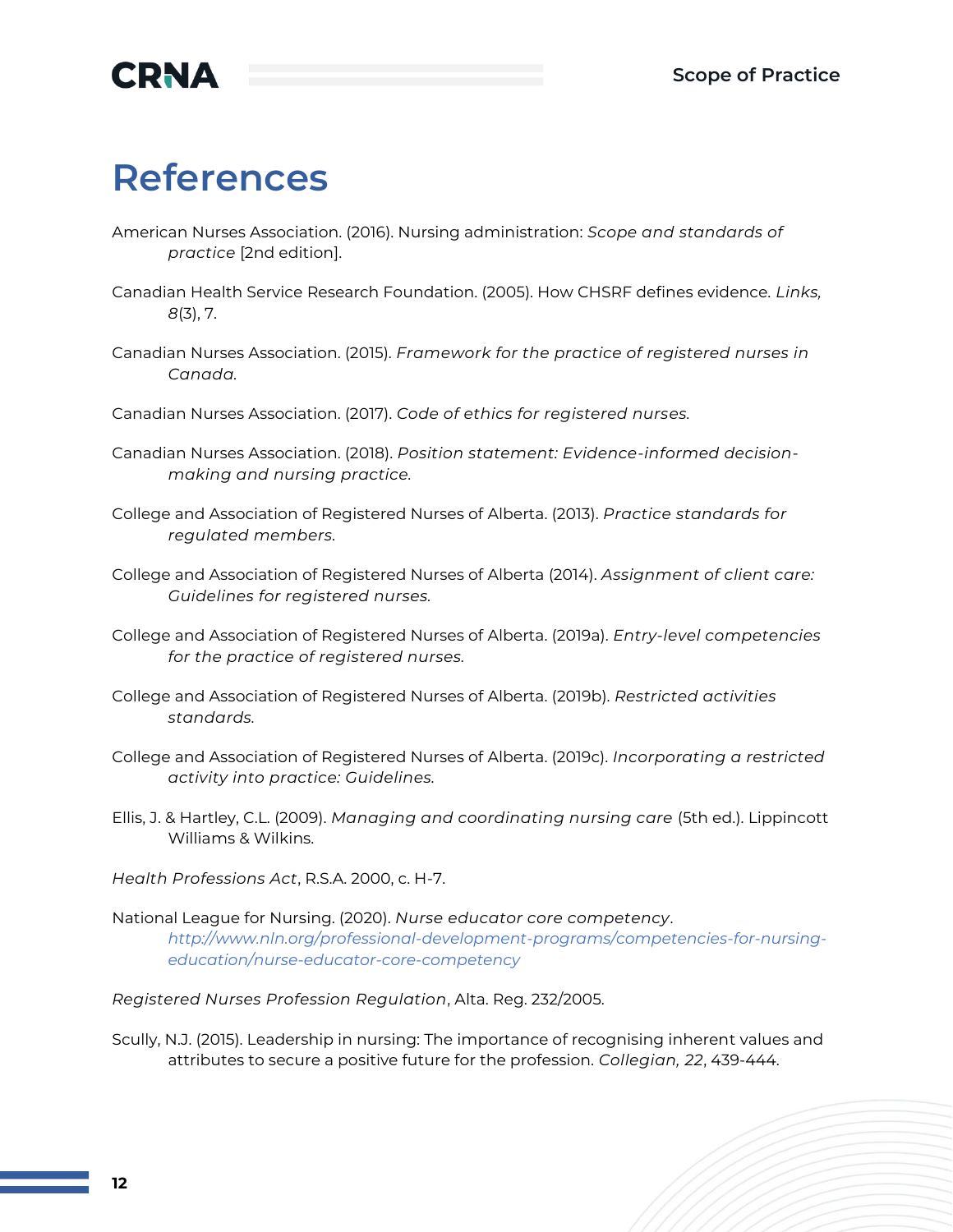# **Appendix A: Restricted Activities Authorized for Registered Nurses**

#### **Registered Nurses Profession Regulation, Alta. Reg. 232/2005**

The restricted activities that RNs are authorized to perform are identified under section 15 of the *Registered Nurses Profession Regulation*:

#### **Restrictions**

- **14.1(1)** Despite sections 15 to 18, regulated members must restrict themselves in performing restricted activities to those activities that they are competent to perform and to those that are appropriate to their area of practice and the procedures being performed.
	- **(2)** A regulated member who performs a restricted activity must do so in accordance with the Standards of Practice.
	- **(3)** A regulated member or other person shall not supervise the performance of a restricted activity unless the regulated member or person is authorized or permitted to perform the restricted activity without being supervised.
	- **(4)** A regulated member or other person who supervises the performance of a restricted activity under sections 15 to 18 must do so in accordance with the Standards of Practice.
- **15(1)** A regulated member registered on any register may, within the practice of registered nursing, perform the following restricted activities:
- **(a)** to cut a body tissue, to administer anything by an invasive procedure on body tissue or to perform surgical or other invasive procedures on body tissue below the dermis or the mucous membrane;
- **(b)** to insert or remove instruments, devices, fingers or hands
	- ix. beyond the cartilaginous portion of the ear canal,
	- **x.** beyond the point in the nasal passages where they normally narrow,
	- **xi.** beyond the pharynx,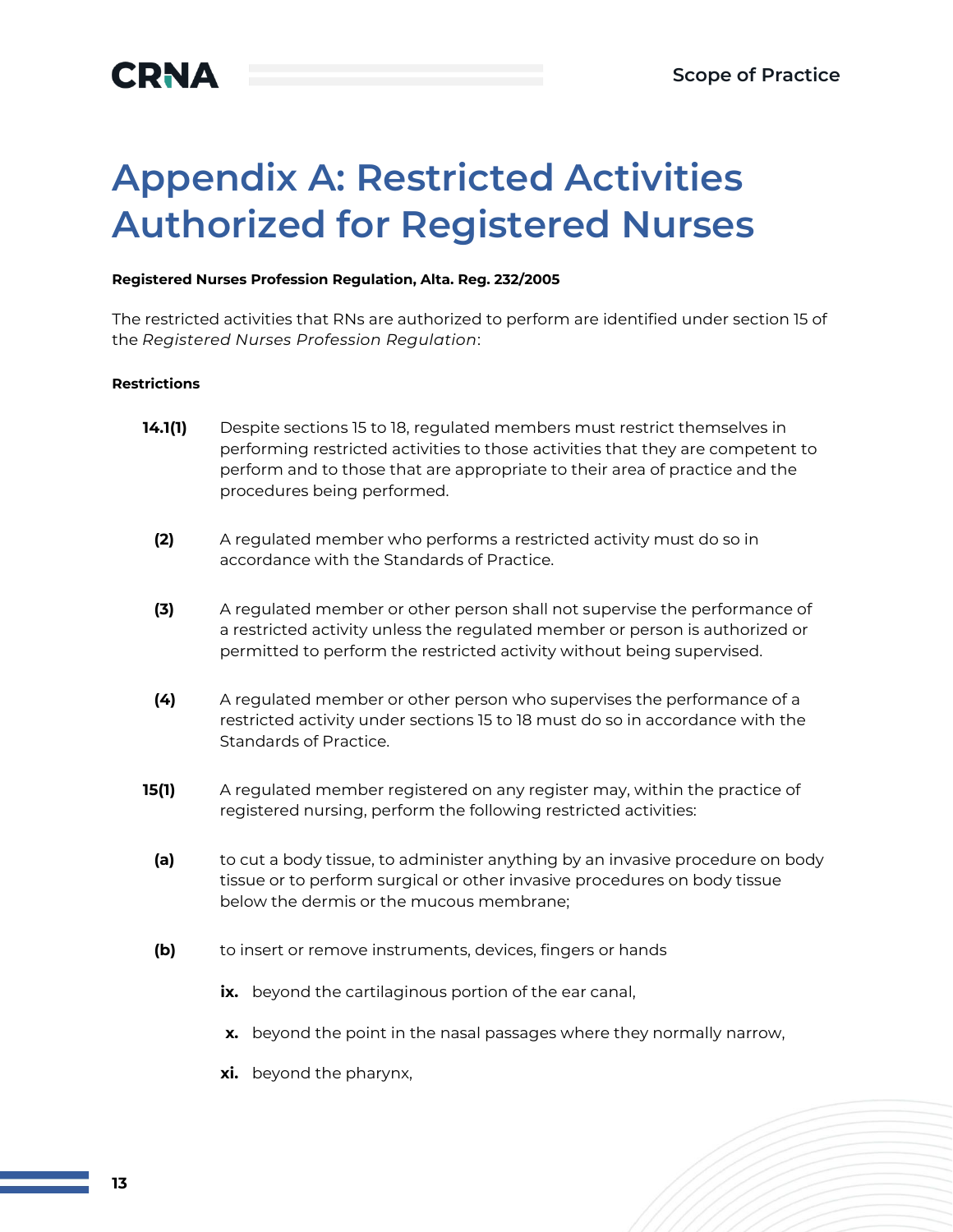

- **xii.** beyond the opening of the urethra,
- **xiii.** beyond the labia majora,
- **xiv.** beyond the anal verge, or
- **xv.** into an artificial opening into the body;
- **(c)** to insert into the ear canal under pressure, liquid, air or gas;
- **(d)** to reduce a dislocation of a joint;
- **(e)** subject to subsection (2), to compound or dispense a Schedule 1 drug or Schedule 2 drug;
- **(f)** to administer a vaccine or parenteral nutrition;
- **(g)** to compound or administer blood or blood products;
- **(h)** to administer diagnostic imaging contrast agents;
- **(i)** to administer radiopharmaceuticals, radiolabelled substances, radioactive gases or radioaerosols;
- **(j)** to prescribe or administer nitrous oxide, for the purposes of anaesthesia or sedation;
	- **(j.1)** to order or apply non-ionizing radiation in ultrasound imaging, other than the application of ultrasound to a fetus:
- **(k)** to perform a psychosocial intervention with an expectation of treating a substantial disorder of thought, mood, perception, orientation or memory that grossly impairs
	- **xvi.** judgment,
	- **xvii.** behaviour,
	- **xviii.** capacity to recognize reality, or
	- **xix.** ability to meet the ordinary demands of life;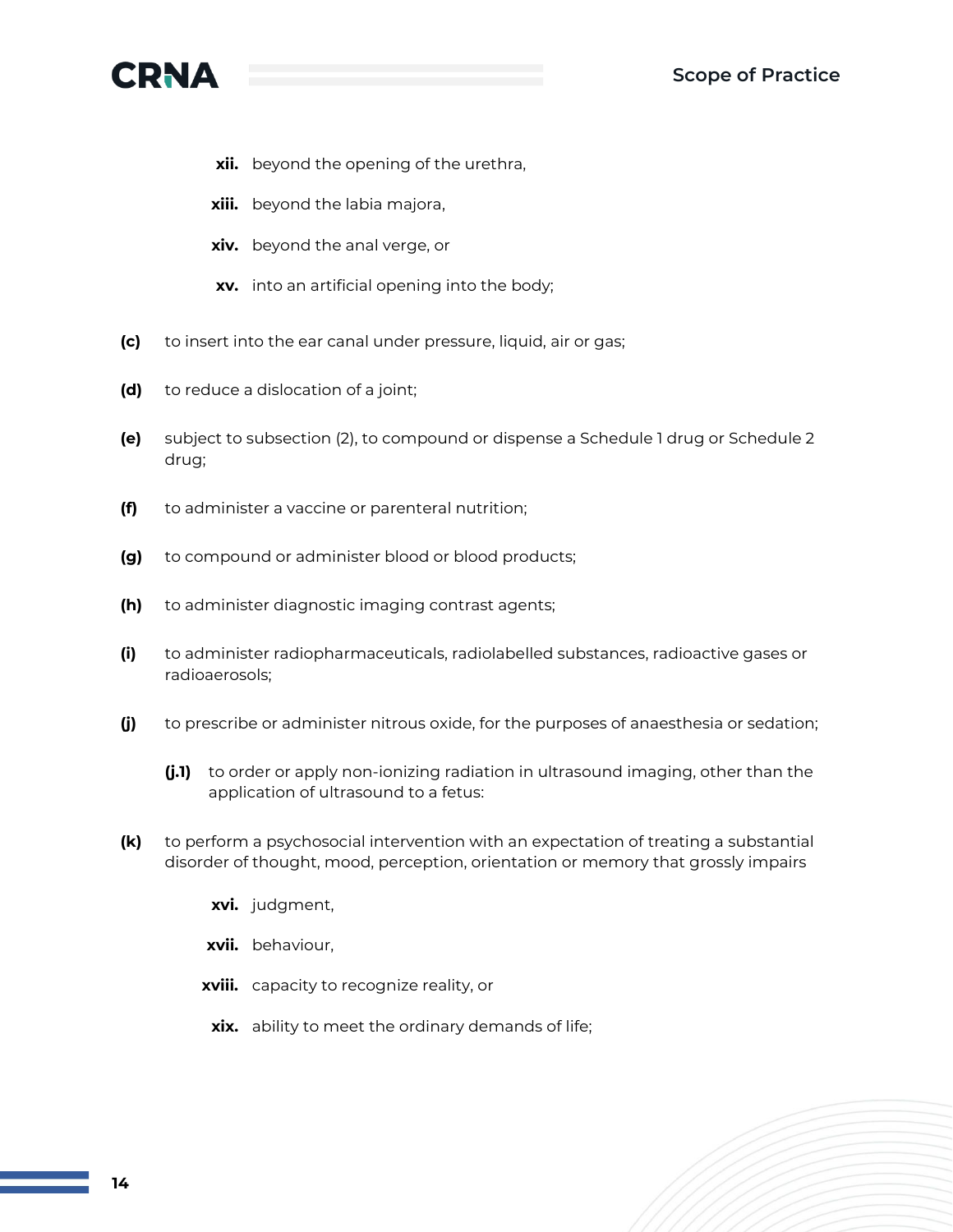

- **(l)** to manage labour or deliver a baby.
- **(2)** Despite subsection (1)(e), a regulated member registered on any register performing the restricted activity described in subsection (1)(e) shall not distribute, trade or barter for money or valuable consideration, or keep for sale or offer for sale, a Schedule 1 drug or a Schedule 2 drug but may distribute or give away a Schedule 1 drug or a Schedule 2 drug without expectation or hope of compensation or reward.
- **(2.1)** A regulated member registered on the registered nurse register may, within the practice of registered nursing perform the restricted activity of ordering any form of ionizing radiation in medical radiography.
- **(2.2)** A regulated member registered on the registered nurse register who meets the requirements approved by the Council and who has been authorized to do so by the Registrar may, within the practice of registered nursing, perform the restricted activity of prescribing a Schedule 1 drug.
- **(4)** A regulated member registered on the registered nurse register or on the certified graduate nurse register may, within the practice of registered nursing, perform the restricted activity of applying non-ionizing radiation in ultrasound imaging to a fetus, but only under the supervision of a person who provides health services and who is authorized by this Regulation or another regulation under the Act or by another enactment to apply ultrasound to a fetus.
- **(6)** In this section,
- **(a)** Schedule 1 drug means a Schedule 1 drug within the meaning of Part 4 of the *Pharmacy and Drug Act*;
- **(b)** Schedule 2 drug means a Schedule 2 drug within the meaning of Part 4 of the *Pharmacy and Drug Act*.

#### **Restriction**

**16(1)** Despite section 15, regulated members must restrict themselves in performing restricted activities to those activities that they are competent to perform and to those that are appropriate to the member's area of practice and the procedures being performed.